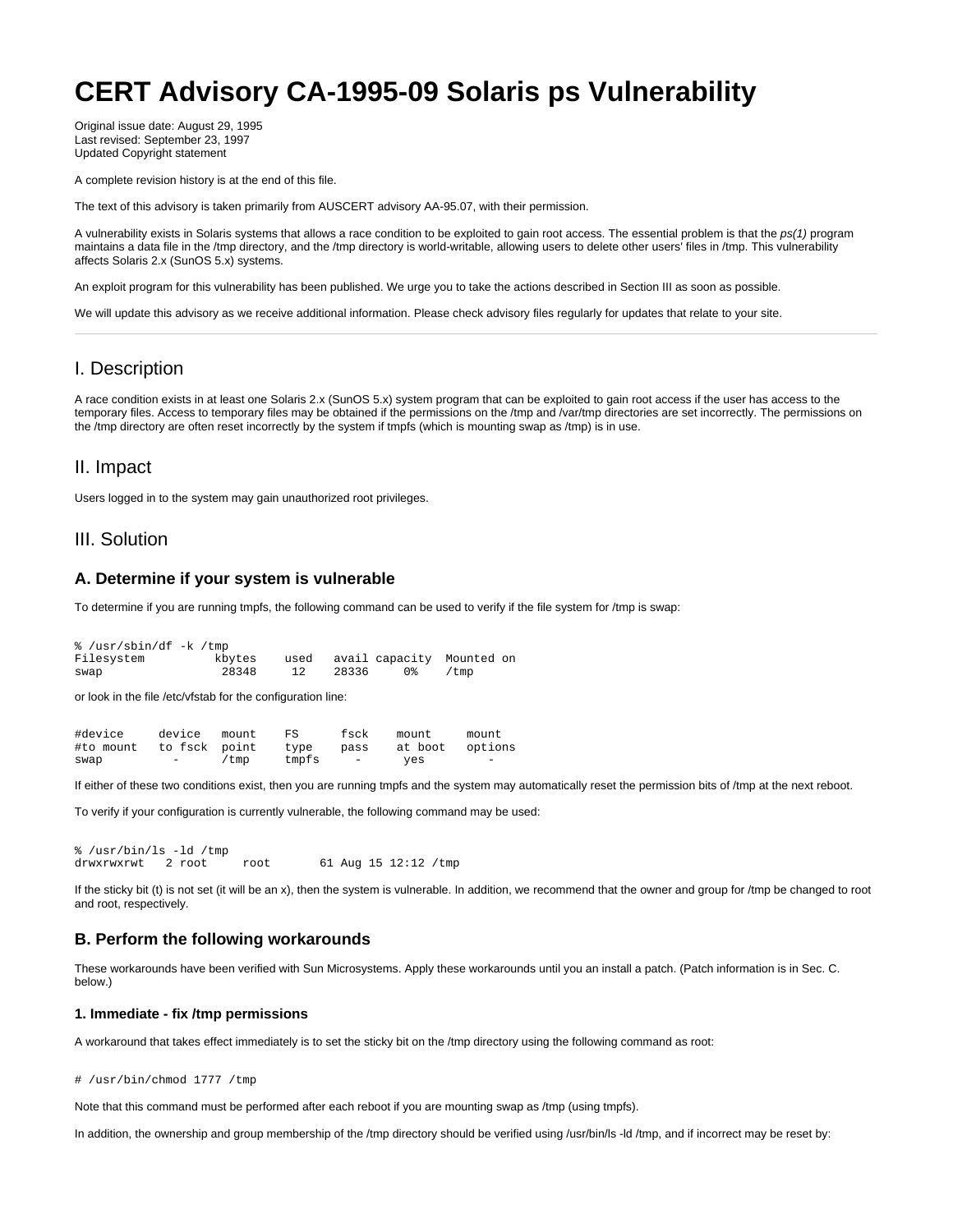# /usr/bin/chown root /tmp # /usr/bin/chgrp root /tmp

The AUSCERT UNIX Security Checklist addresses this issue in Section 5.5. This section is reproduced in the appendix of this advisory. The entire AUSCERT checklist may be obtained from these locations.

Sites outside of Australia should use the ftp.cert.org FTP site.

[ftp://ftp.cert.org/pub/tech\\_tips/AUSCERT\\_checklist\\_1.1](ftp://ftp.cert.org/pub/tech_tips/AUSCERT_checklist_1.1) [ftp://ftp.auscert.org.au/pub/auscert/papers/unix\\_security\\_checklist\\_1.1](ftp://ftp.auscert.org.au/pub/auscert/papers/unix_security_checklist_1.1)

#### **2. Permanent - make the above change to /tmp permissions permanent**

The change noted in item B.1 above will be lost upon reboot. To make the changes permanent, create the following script as /etc/init.d/tmpfsfix:

-----------------------------cut here--8<---------------------------- #!/bin/sh if [ -d /tmp ] then /usr/bin/chmod 1777 /tmp /usr/bin/chgrp root /tmp /usr/bin/chown root /tmp fi ------------------------------cut here---8<--------------------------

After creating this file, the following commands should be issued as root to make the file executable, set appropriate owner and group, and create the necessary symbolic link to ensure that it is executed upon reboot appropriately:

```
 # /usr/bin/ln -s /etc/init.d/tmpfsfix /etc/rc2.d/S06tmpfix
 # /usr/bin/chmod 744 /etc/init.d/tmpfsfix
 # /usr/bin/chown root /etc/init.d/tmpfsfix
 # /usr/bin/chgrp sys /etc/init.d/tmpfsfix
 # /bin/rm -f /etc/rc3.d/S79tmpfix
```
If you have done item B.1 above, you can reboot at your leisure. Otherwise, reboot your system now. In either case, verify the permissions of /tmp immediately after your next system reboot.

#### **3. Check /var/tmp permissions**

We recommend that you also check and correct the /var/tmp directory. Note that this directory is not usually mounted as tmpfs, so it normally would not be subject to automatic resetting of its permission bits on reboot.

```
% /usr/bin/ls -ld /var/tmp
                                512 Aug 15 11:35 /var/tmp
```
## **C. Install a vendor patch**

On September 20, 1995, Sun Microsystems, Inc., provided the following information in their advisory.

Begin Text provided by vendor

## **II. Announcement of patches for Solaris 2.x "ps\_data" vulnerability**

#### **A. Patch list**

We have produced patches for the versions of SunOS shown below.

| OS version | Patch ID      | Patch File Name        |
|------------|---------------|------------------------|
|            |               |                        |
| 53         | $101545 - 02$ | $101545 - 02$ . tar. Z |
| 5.4        | $102711 - 01$ | $102711 - 01$ . tar. Z |
| 5.4 x86    | $102712 - 01$ | $102712 - 01$ . tar. Z |

#### **B. Patch notes**

1. SunOS 4.1.x systems are not affected by this bug. 2. The fix has been applied to the upcoming version of Solaris.

#### **III. Checksum Table**

In the checksum table we show the BSD and SVR4 checksums and MD5 digital signatures for the compressed tar archives.